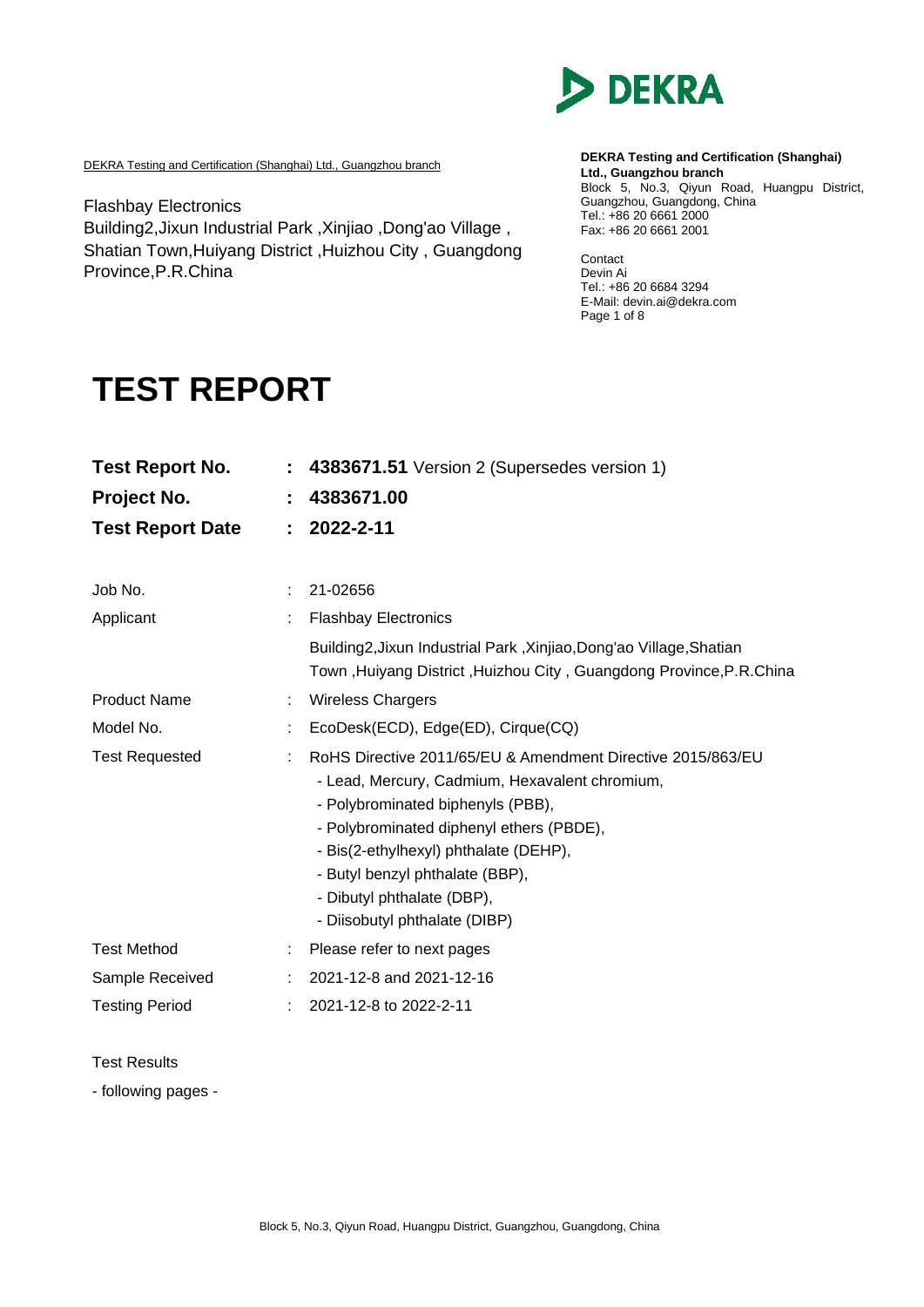

#### **Resume:**

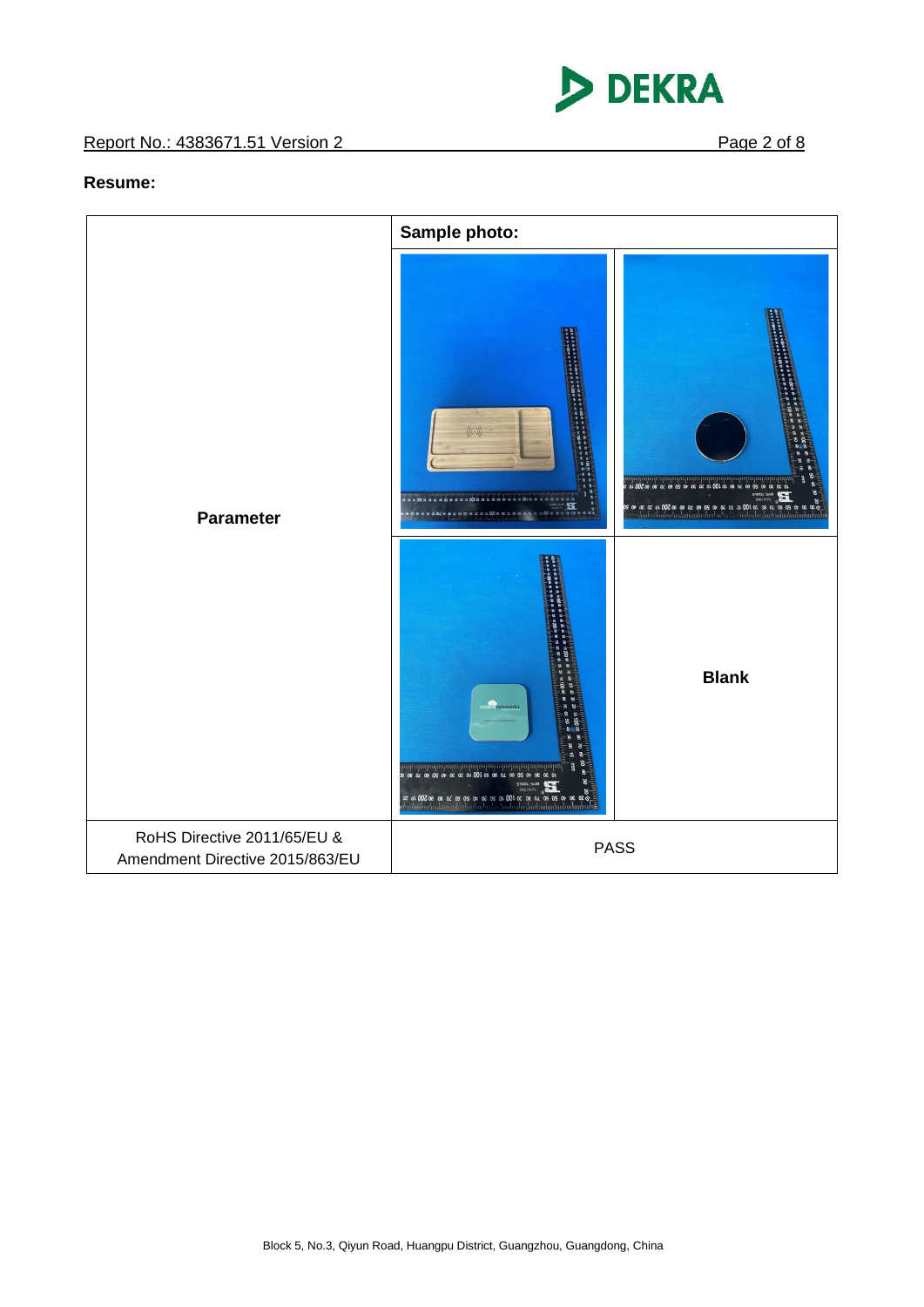

Guangzhou, [February](javascript:;) 11, 2022 Signed for and on behalf of **DEKRA Testing and Certification (Shanghai) Ltd., Guangzhou branch** Chemical & Mechanical

Devin 15

Devin Ai Assistant Manager

Attention: Please note that every statement made in this report is only valid for the samples tested and reported herein. This report shall not be reproduced except in full, without the written approval of the testing laboratory.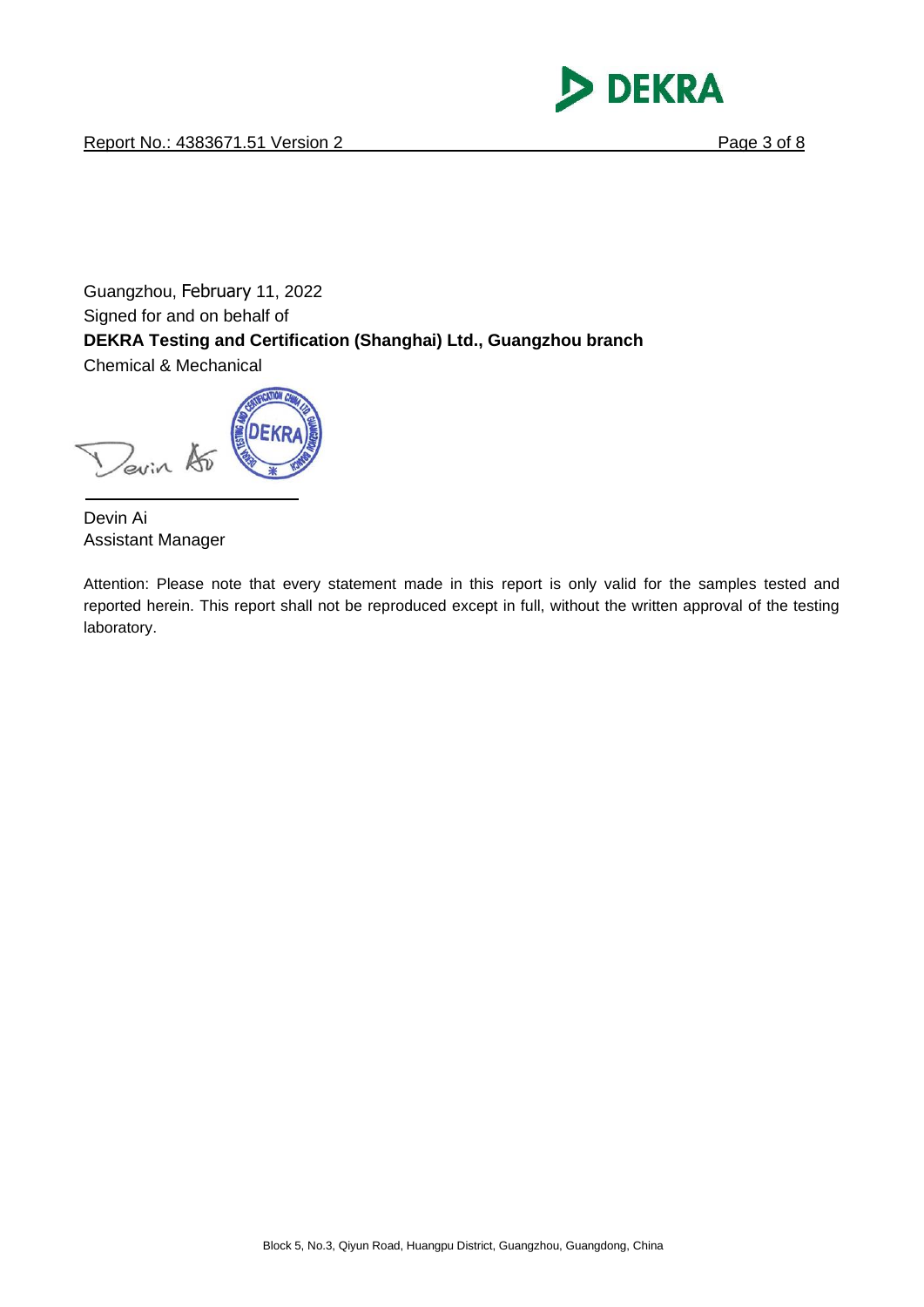

# **TEST RESULTS**

## **RoHS Directive 2011/65/EU & Amendment Directive 2015/863/EU**

#### **Test Components:**

| Test No.                | Name of material     | Photograph                       |
|-------------------------|----------------------|----------------------------------|
| $\mathbf 1$             | Beige wood           |                                  |
| $\overline{2}$          | <b>Black foam</b>    | Δ                                |
| $\sqrt{3}$              | Black glue           | 3<br>$\overline{2}$              |
| $\overline{\mathbf{4}}$ | Silvery metal screw  |                                  |
| $\,$ 5 $\,$             | Transparent plastic  | 5<br>8<br>6<br>7                 |
| $\,6\,$                 | Red body             |                                  |
| $\boldsymbol{7}$        | Black body           |                                  |
| $\,8\,$                 | Yellow plastic       |                                  |
| $\boldsymbol{9}$        | Beige plastic        | 9<br>$10 - 11$<br>$\frac{12}{1}$ |
| 10                      | Red metal            |                                  |
| 11                      | <b>Black plastic</b> |                                  |
| 12                      | <b>Black ceramic</b> |                                  |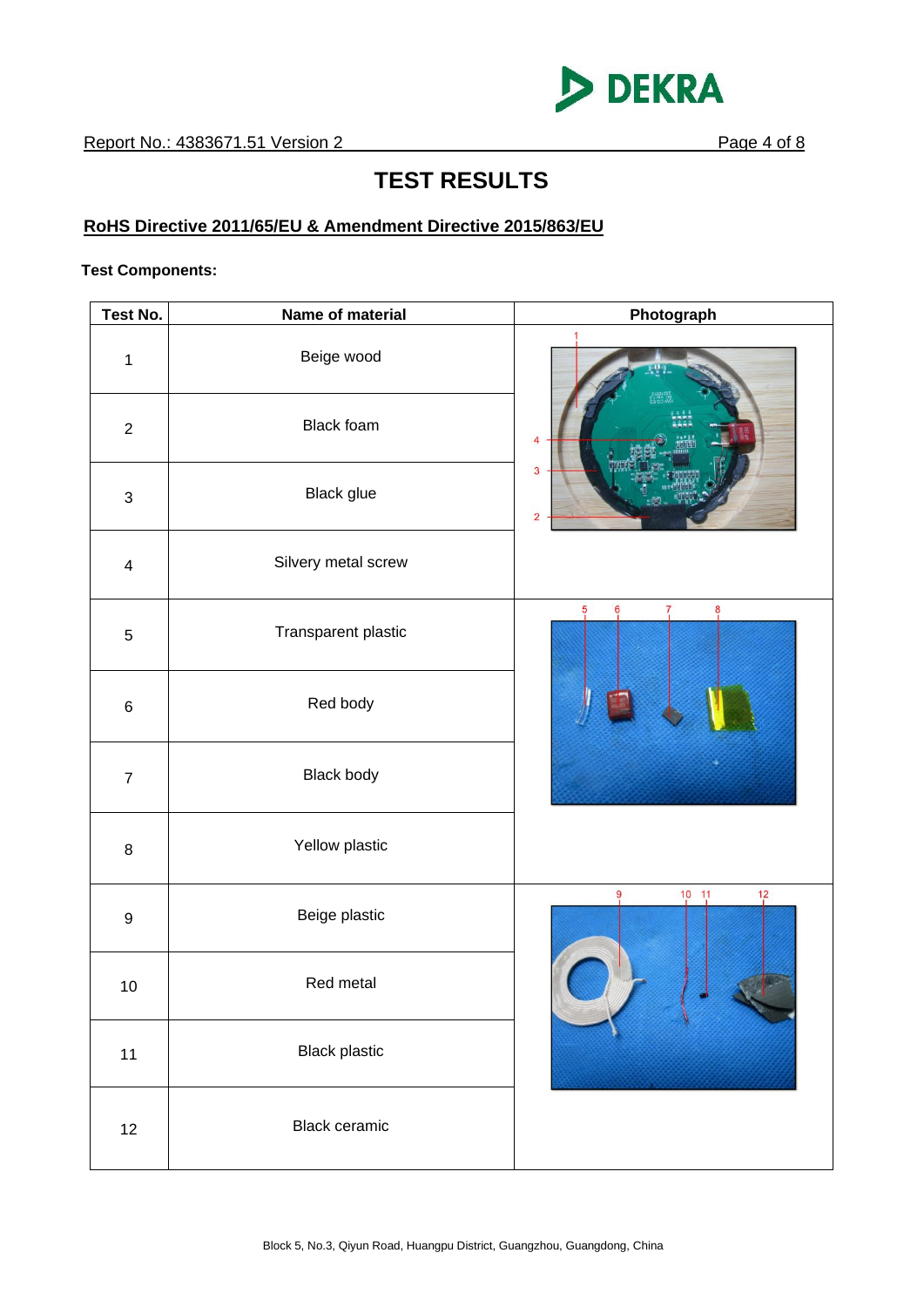

#### Report No.: 4383671.51 Version 2 Page 5 of 8

| Test No. | Name of material     | Photograph                                               |
|----------|----------------------|----------------------------------------------------------|
| 13       | Green PCB board      | $\frac{13}{1}$<br>$\frac{15}{1}$<br>$\frac{16}{1}$<br>14 |
| 14       | Silvery metal solder |                                                          |
| 15       | Silvery metal        |                                                          |
| 16       | <b>Black plastic</b> |                                                          |
| 17       | Grey rubber          | $\frac{19}{1}$<br>17<br>$\frac{18}{1}$                   |
| 18       | Multicolour plastic  |                                                          |
| 19       | Silvery metal        |                                                          |
| 20       | <b>Black plastic</b> | 20                                                       |

## **A. Screening Test**

|          | Result (mg/kg) |    |    |     |          |  |
|----------|----------------|----|----|-----|----------|--|
| Test No. | Pb             | Cd | Hg |     | Br       |  |
|          | BL             | BL | ΒL |     | BL       |  |
|          | BL             | BL | BL | Ь۱. | BL       |  |
|          | BL             | BL | BL | BL  | BL       |  |
|          | BL             | BL | BL | Bl  | N.A.     |  |
|          | BL             | BL | BL | ப   | BL       |  |
|          | R              | BL |    |     | <b>R</b> |  |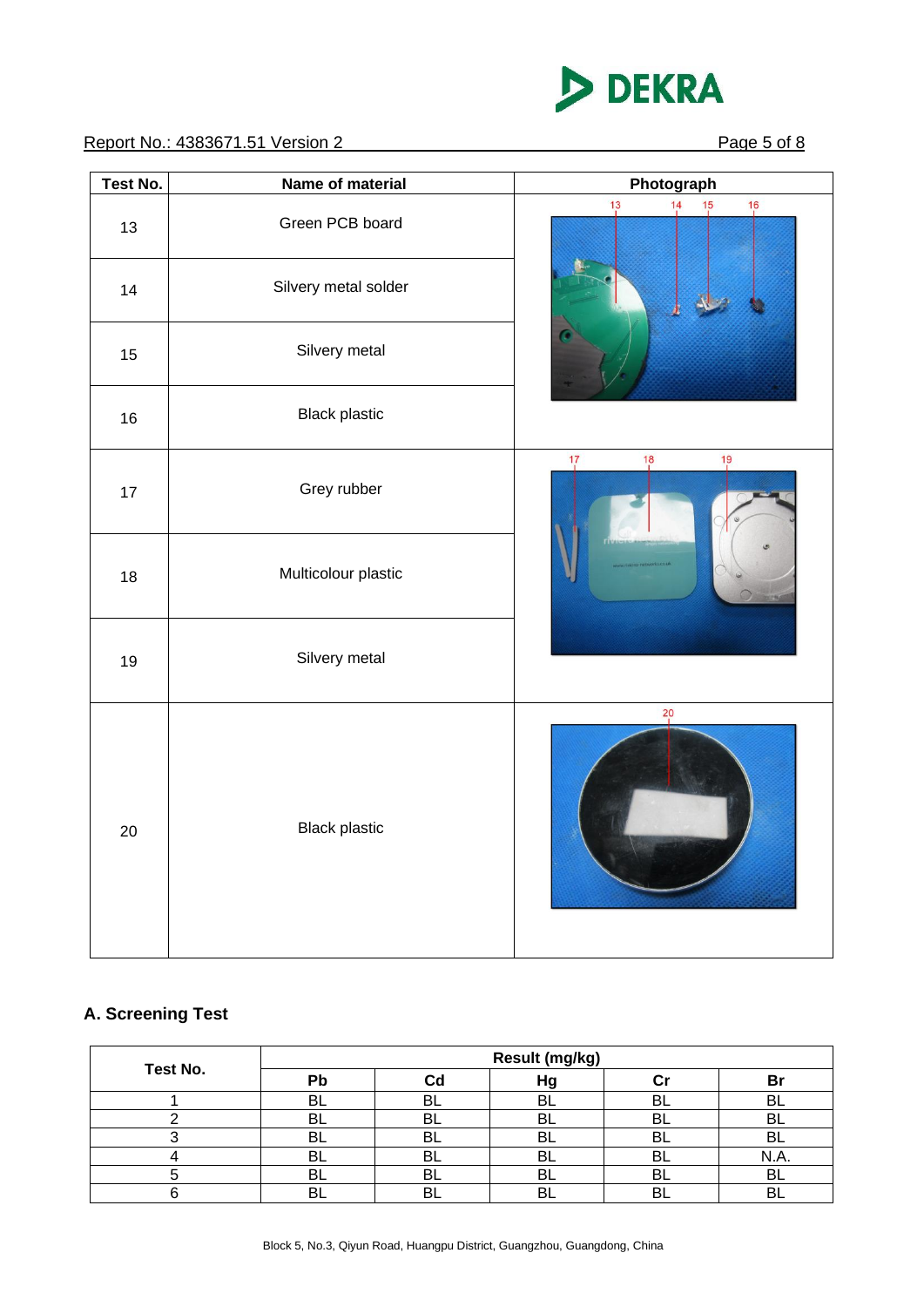

#### Report No.: 4383671.51 Version 2 Page 6 of 8

|          | Result (mg/kg) |           |           |           |           |  |
|----------|----------------|-----------|-----------|-----------|-----------|--|
| Test No. | Pb             | Cd        | Hg        | cr        | <b>Br</b> |  |
| 7        | <b>BL</b>      | BL        | <b>BL</b> | BL        | BL        |  |
| 8        | <b>BL</b>      | <b>BL</b> | <b>BL</b> | <b>BL</b> | <b>BL</b> |  |
| 9        | <b>BL</b>      | <b>BL</b> | <b>BL</b> | <b>BL</b> | <b>BL</b> |  |
| 10       | <b>BL</b>      | <b>BL</b> | <b>BL</b> | <b>BL</b> | N.A.      |  |
| 11       | <b>BL</b>      | BL        | <b>BL</b> | BL        | <b>BL</b> |  |
| 12       | <b>BL</b>      | <b>BL</b> | <b>BL</b> | <b>BL</b> | <b>BL</b> |  |
| 13       | <b>BL</b>      | <b>BL</b> | <b>BL</b> | <b>BL</b> | IC        |  |
| 14       | <b>BL</b>      | BL        | <b>BL</b> | BL        | N.A.      |  |
| 15       | <b>BL</b>      | <b>BL</b> | <b>BL</b> | <b>BL</b> | N.A.      |  |
| 16       | <b>BL</b>      | <b>BL</b> | <b>BL</b> | <b>BL</b> | <b>BL</b> |  |
| 17       | <b>BL</b>      | <b>BL</b> | <b>BL</b> | BL        | BL        |  |
| 18       | <b>BL</b>      | BL        | <b>BL</b> | BL        | <b>BL</b> |  |
| 19       | <b>BL</b>      | <b>BL</b> | <b>BL</b> | <b>BL</b> | N.A.      |  |
| 20       | <b>BL</b>      | BL        | <b>BL</b> | BL        | BL        |  |

Remark:

- 1. mg/kg = Milligram per kilogram
- 2.  $BL = Below Limit$
- 3. **OL = Over Limit, represents test item needs further confirmation.**
- 4. **IC = Inconclusive, represents test item needs further confirmation.**
- 5. N.A. = Not Applicable
- 6. There are the results on total Br while test items on restricted substances are PBBs and PBDEs. There are the results on total Cr while test item on restricted substance is Cr(VI).

Disclaimers:

This XRF screening result is for reference purposes only. The applicant shall make its/his/her own judgment as to whether the information provided in this XRF screening report is sufficient for its/his/her purposes. The results shown in this XRF screening report will differ based on various factors, including but not limited to, the sample size, thickness, area, surface flatness, equipment parameters and matrix effect (e.g. plastic, rubber, metal, glass, ceramic etc.).

#### **B. Chemical Test**

| <b>Test Item</b> | Result (mg/kg) |
|------------------|----------------|
|                  | (13)           |
| <b>PBBs</b>      | N.D.           |
| <b>PBDEs</b>     | N.D.           |

Remark:

- 1. N.D. = Not Detected, less than MDL
- 2. mg/kg = Milligram per kilogram
- 3. According to IEC 62321-7-1:2015 Ed.1.0, result on Cr(VI) for metal sample is shown as Positive/Negative.

Negative = Absence of  $Cr(VI)$  in coating layer, Positive = Presence of  $Cr(VI)$  in coating layer.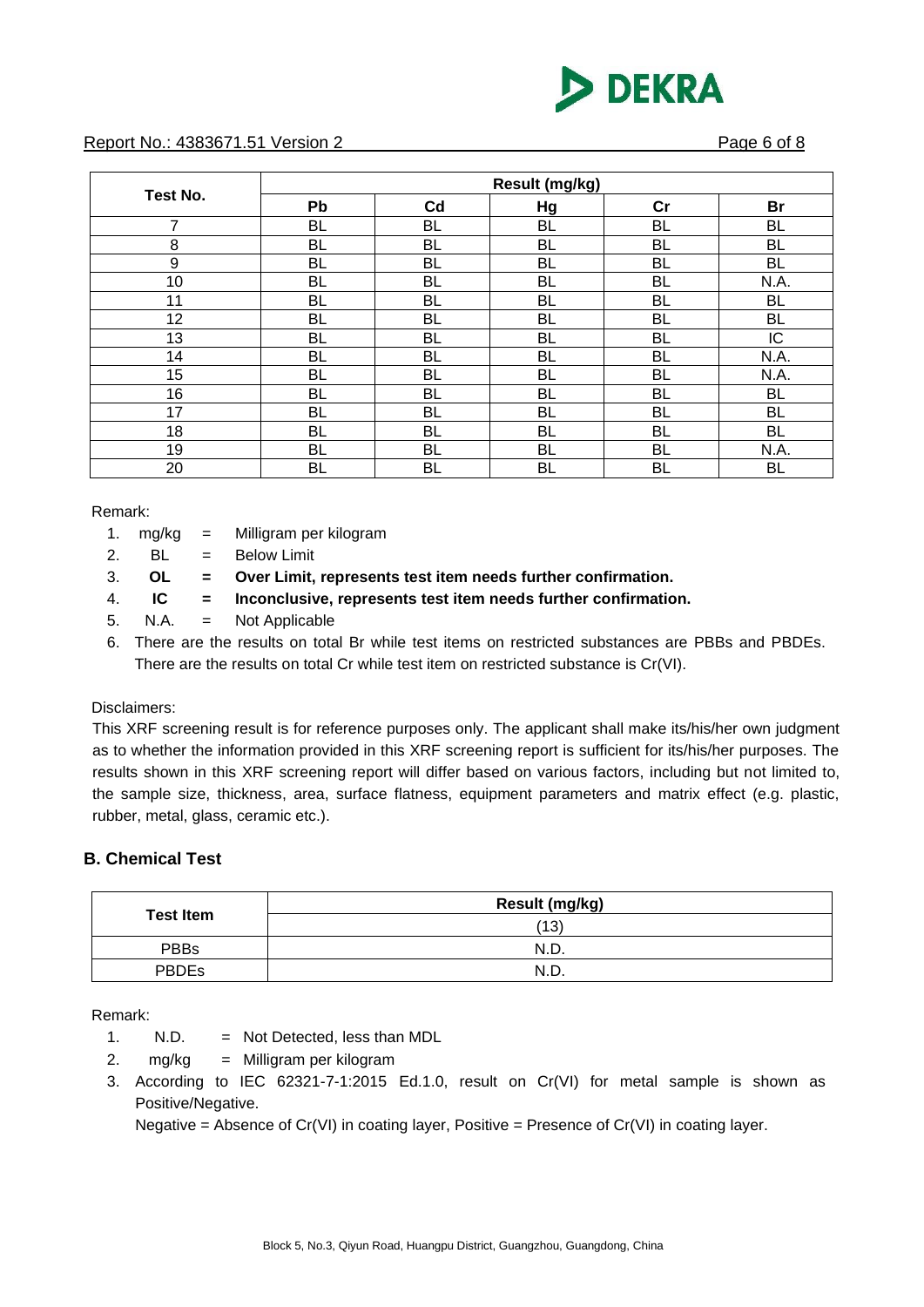#### Report No.: 4383671.51 Version 2 Page 7 of 8

**DEKRA** 

Note:

Results were obtained by EDXRF for primary screening, and further chemical testing by ICP-OES (for Cd, Pb, Hg), UV-Vis (for Cr(VI)) and GC-MS (for PBBs, PBDEs) were recommended to be performed, if the concentration exceeded the warning value according to IEC 62321-3-1:2013 Ed. 1.0 (unit: mg/kg).

#### **C. Phthalates Test**

For plasticised material(s) in test components

|                                          |      | MDL  | Limit |         |         |
|------------------------------------------|------|------|-------|---------|---------|
| Test Item                                | (11) | (2)  | (20)  | (mg/kg) | (mg/kg) |
| Bis(2-ethylhexyl)<br>phthalate<br>(DEHP) | N.D. | N.D. | N.D.  | 50      | 1000    |
| Butyl benzyl phthalate (BBP)             | N.D. | N.D. | N.D.  | 50      | 1000    |
| Dibutyl phthalate (DBP)                  | N.D. | N.D. | N.D.  | 50      | 1000    |
| Diisobutyl phthalate (DIBP)              | N.D. | N.D. | N.D.  | 50      | 1000    |

| Test Item                                | Result (mg/kg) |              |                | <b>MDL</b> | Limit $#$ |
|------------------------------------------|----------------|--------------|----------------|------------|-----------|
|                                          | (1)/(3)/(5)    | (8)/(9)/(13) | (16)/(17)/(18) | (mg/kg)    | (mg/kg)   |
| Bis(2-ethylhexyl)<br>phthalate<br>(DEHP) | N.D.           | N.D.         | N.D.           | 50         | 1000      |
| Butyl benzyl phthalate (BBP)             | N.D.           | N.D.         | N.D.           | 50         | 1000      |
| Dibutyl phthalate (DBP)                  | N.D.           | N.D.         | N.D.           | 50         | 1000      |
| Diisobutyl phthalate (DIBP)              | N.D.           | N.D.         | N.D.           | 50         | 1000      |

Remark:

| 1. | N.D. |  | Not Detected (below MDL) |  |  |
|----|------|--|--------------------------|--|--|
|----|------|--|--------------------------|--|--|

2. MDL = Method Detection Limit

3. mg/kg = Milligram per kilogram

4.  $\#$  = The limit for the test result is 1/n of the value in column (where "n" is the number of mixed samples).

#### **Test Method**

**A. Screening test by XRF spectroscopy: With reference to IEC 62321-3-1: 2013 Ed. 1.0 Screening - Lead, mercury, cadmium, total chromium and total bromine using X-ray fluorescence spectrometry.**

| Element       | <b>Polymer Material</b>                                                                                                                  | <b>Metallic Material</b>                                                                 | <b>Composite Material</b>                |
|---------------|------------------------------------------------------------------------------------------------------------------------------------------|------------------------------------------------------------------------------------------|------------------------------------------|
| Cadmium (Cd)  | BL≤70 <ic<130≤ol< td=""><td>BL≤70<ic<130≤ol< td=""><td><math>LOD &lt; IC &lt; 150</math> SOL</td></ic<130≤ol<></td></ic<130≤ol<>         | BL≤70 <ic<130≤ol< td=""><td><math>LOD &lt; IC &lt; 150</math> SOL</td></ic<130≤ol<>      | $LOD < IC < 150$ SOL                     |
| Lead (Pb)     | BL≤700 <ic<1300≤ol< td=""><td>BL≤700<ic<1300≤ol< td=""><td>BL≤500<ic<1500≤ol< td=""></ic<1500≤ol<></td></ic<1300≤ol<></td></ic<1300≤ol<> | BL≤700 <ic<1300≤ol< td=""><td>BL≤500<ic<1500≤ol< td=""></ic<1500≤ol<></td></ic<1300≤ol<> | BL≤500 <ic<1500≤ol< td=""></ic<1500≤ol<> |
| Mercury (Hg)  | BL≤700 <ic<1300≤ol< td=""><td>BL≤700<ic<1300≤ol< td=""><td>BL≤500<ic<1500≤ol< td=""></ic<1500≤ol<></td></ic<1300≤ol<></td></ic<1300≤ol<> | BL≤700 <ic<1300≤ol< td=""><td>BL≤500<ic<1500≤ol< td=""></ic<1500≤ol<></td></ic<1300≤ol<> | BL≤500 <ic<1500≤ol< td=""></ic<1500≤ol<> |
| Bromine (Br)  | $BL \leq 300 \leq IC$                                                                                                                    | N.A.                                                                                     | $BL \leq 250 < IC$                       |
| Chromium (Cr) | $BL \le 700$ $<$ IC                                                                                                                      | $BL \leq 700 < IC$                                                                       | $BL \leq 500 < IC$                       |

Screening limits in mg/kg for regulated elements in various material.

BL = Below Limit, OL = Over Limit, IC=Inconclusive, N.A. = Not Applicable, LOD=Limit of Detection